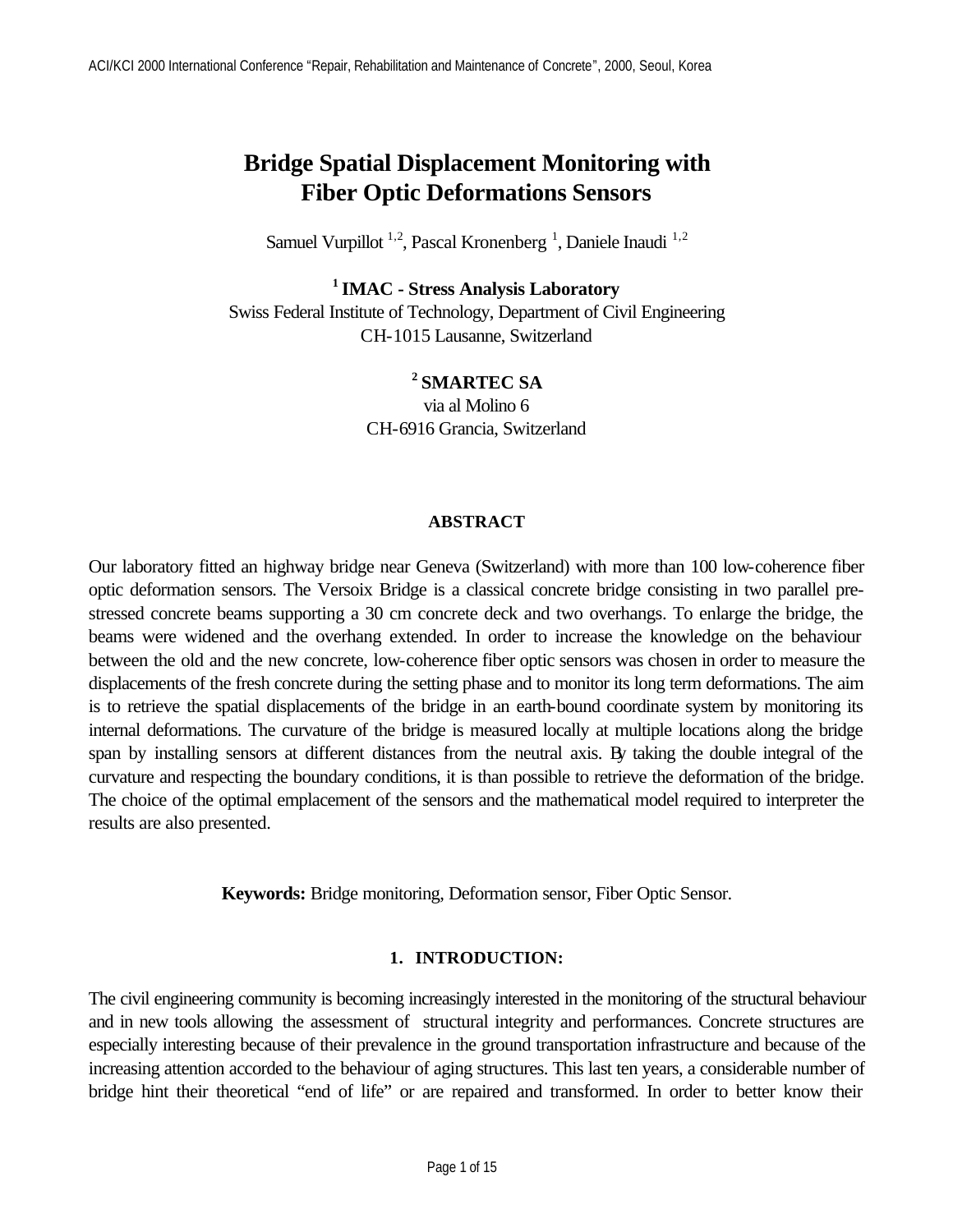condition to know the best solution of the rehabilitation possibility, it is necessary to survey their behaviour. Bridge spatial displacement is actually the best factor given an indication of the condition of a bridge. This factor is a good symptom of disaster (even little) in a bridge. In 1996, our laboratory fitted a highway bridge near Geneva (Switzerland) with low-coherence fiber optic deformation sensors. The engineers, who had studied the enlarging of this concrete bridge were interested, besides the long-term monitoring, by the spatial displacement of the bridge and the effects of concrete shrinkage between the old part and the new part of the bridge. To obtain reliable measurements, special attention was given to the design, the emplacement and the definition of the multiplexing network of the deformation sensors.



*Figure 1: The north Versoix bridge during its widening*

# **2. WHY PERMANENT MONITORING IS NECESSARY ?**

Bridge spatial displacement is a factor relatively facile to measure for short term condition but difficult for long term monitoring. In fact, it is generally not possible to put mechanical gauges in permanence under a bridge or place a geometer measuring every hours by optical levelling process. Permanent monitoring is necessary to compare the spatial displacement due to non-temperature effect. In fact, effect on bridge are due to 5 causes:

- permanent load (for example the weight)
- static and variable load (traffic load, wind load…)
- thermal effect
- evolution of the material proprieties (shrinkage, creep...)
- disaster in the bridge (crack, support settlement…)

Security and serviceability of bridge is only change by the two last effect so it is necessary to measure them alone. To not take in consideration the first effect, it is just necessary to remove measure to a initial measure considering all the permanent load. The second effect can be cancelled by eliminate all the variable load (by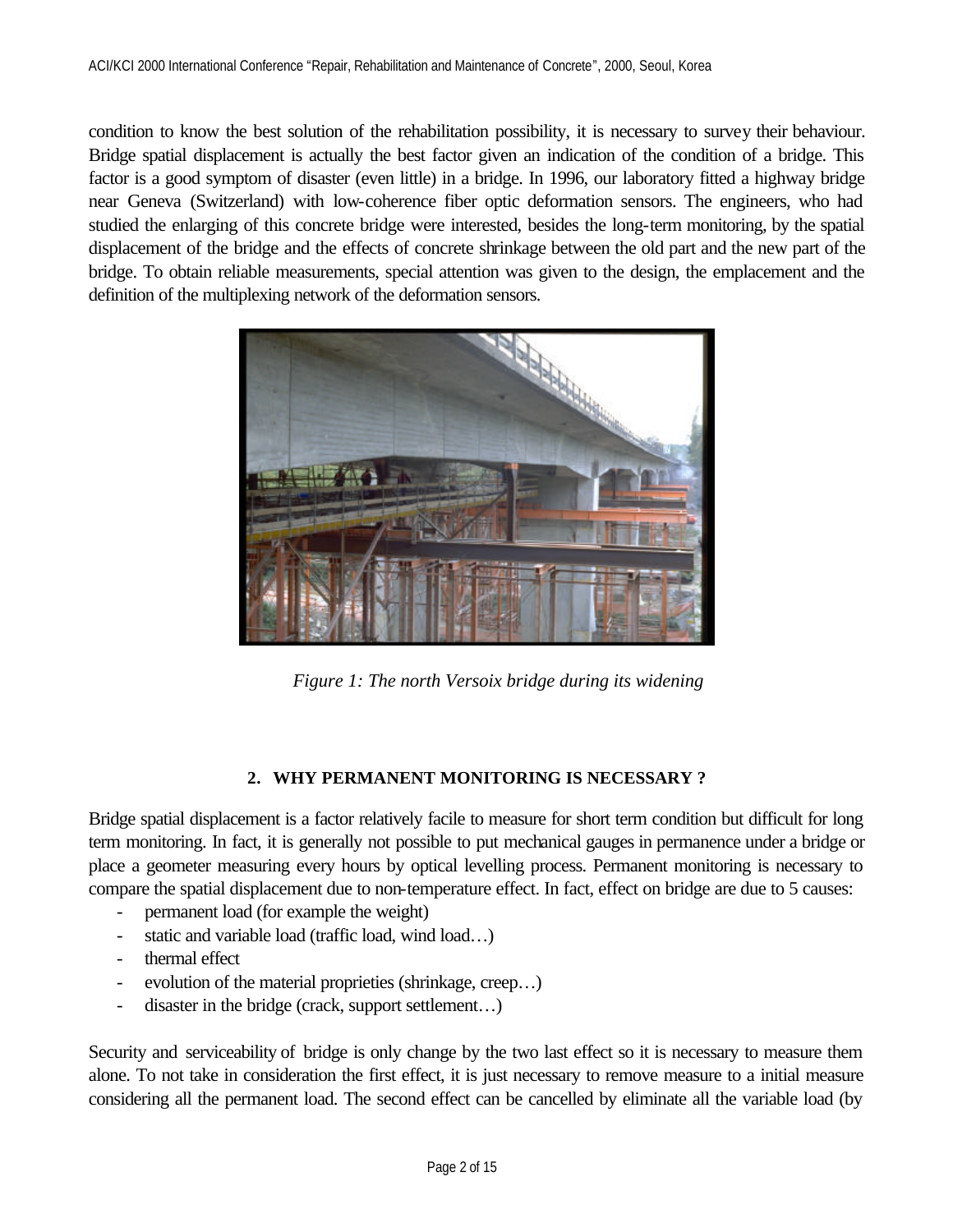stop the traffic on the bridge for example). Finally the elimination of thermal effect have to be done by a monitoring of the structure undergone a same temperature field. This last point is difficult to obtain without automatic monitoring of bridge. Measuring bridge at a same moment in the year is not sufficient because daily temperature effect in the bridge is very important compare to other effect. Figure 2 shows us the scale of daily thermal effect on the Lutrive bridge [5].

Solution consist to put automatic deformation and thermal monitoring in a bridge, to monitor and compare spatial displacement between two measures done in the same temperature field.



*Figure 2: Vertical displacement of the Lutrive Bridge since July 79. The Daily temperature effect in the bridge vertical deflection is showed at right.*

#### **3. INTERNAL MEASUREMENT : A DIAGNOSTIC OF THE ALL THE BRIDGE**

Direct spatial measurement of the displacement is a good symptom to indicate an bridge abnormal behaviour but do not precise what and where are problems. A solution to obtain these information is to measure internal deformation in the bridge and to calculate bridge spatial displacement from these measures. Appropriate monitoring method have to satisfy at least two points in order to retrieve spatial displacement. First, measure have to be effect on a representative base of measure of the structure to not be too disrupt by local effect. Secondly, the monitoring method have not to be perturb by thermal effect. Low coherence fiber optic concept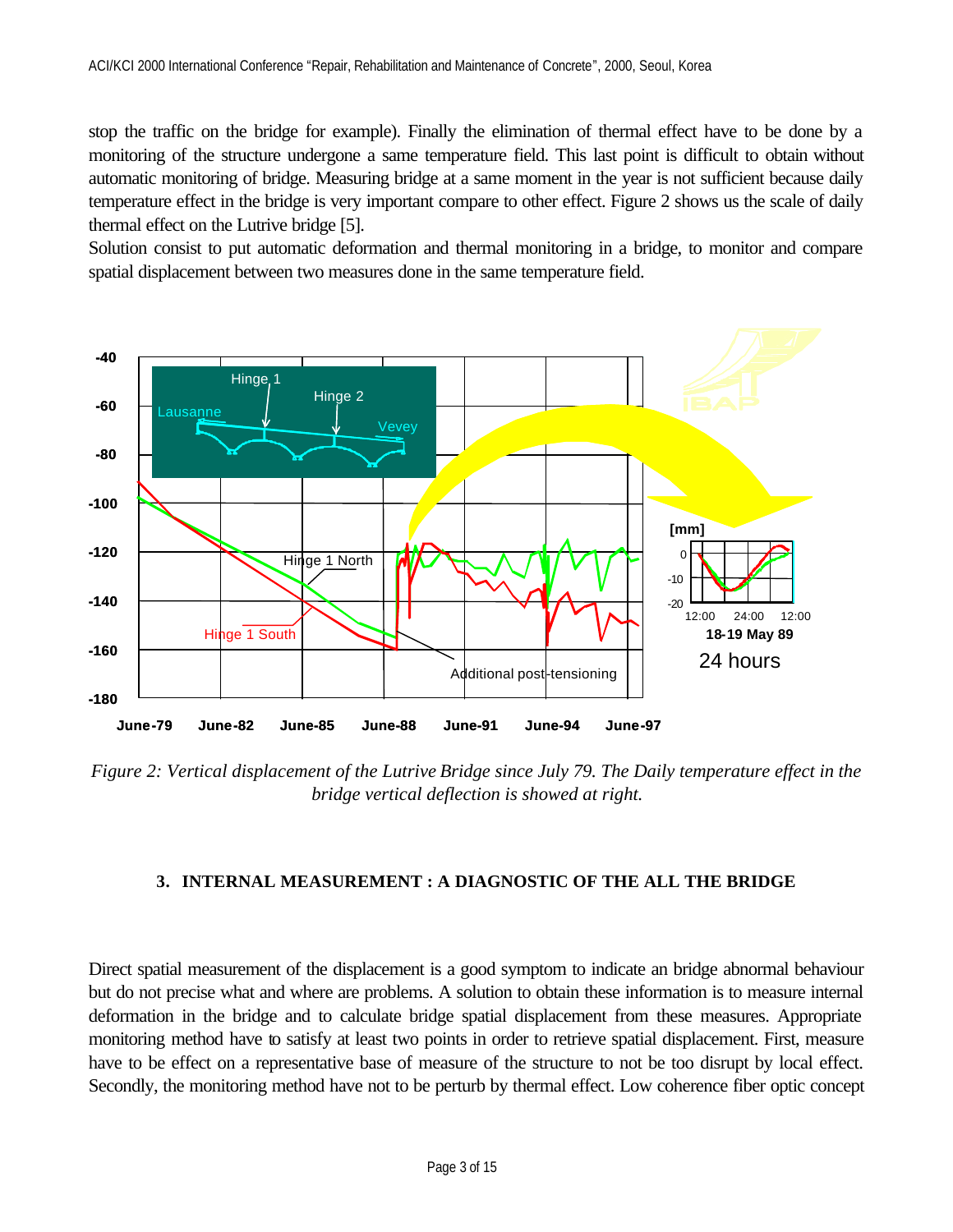satisfy generally this two conditions and this is the reason the SOFO monitoring was choose for these type of application.

## **3.1 Choice of the monitoring method**

To measure representative measure of bridge, good accuracy independent thermal effect and an easy employment in civil structure, a monitoring method including both a reading unit and a stand-alone sensor (to be installed in the concrete) is advised. The SOFO (French short for Monitoring of Structures by Optical Fibers) system purpose all this characteristic, it is a long base displacement sensor system designed for long term monitoring. This system is robust, usable in the harsh building site conditions, quick to install and very accurate (about 2  $\mu$ m). It was already used with success on more than five bridges<sup>1</sup>. It is base on low coherence interferometry and the reading unit measures the difference of length between two fibers, one is called the measurement fiber and follows the displacement of the structure while the other one (the reference fiber) is free (see figure 3). The system is compose by a portable, waterproof and battery powered reading unit and a sensor. The resolution of this monitoring method is about 2 μm (independent of the measurement length) with a linearity of 1% and a dynamic range of 50 mm. The sensor were pre-tensioned at 0,5 % allowing to place it in the structure very rapidly. All these component were furnished by the SMARTEC SA company.

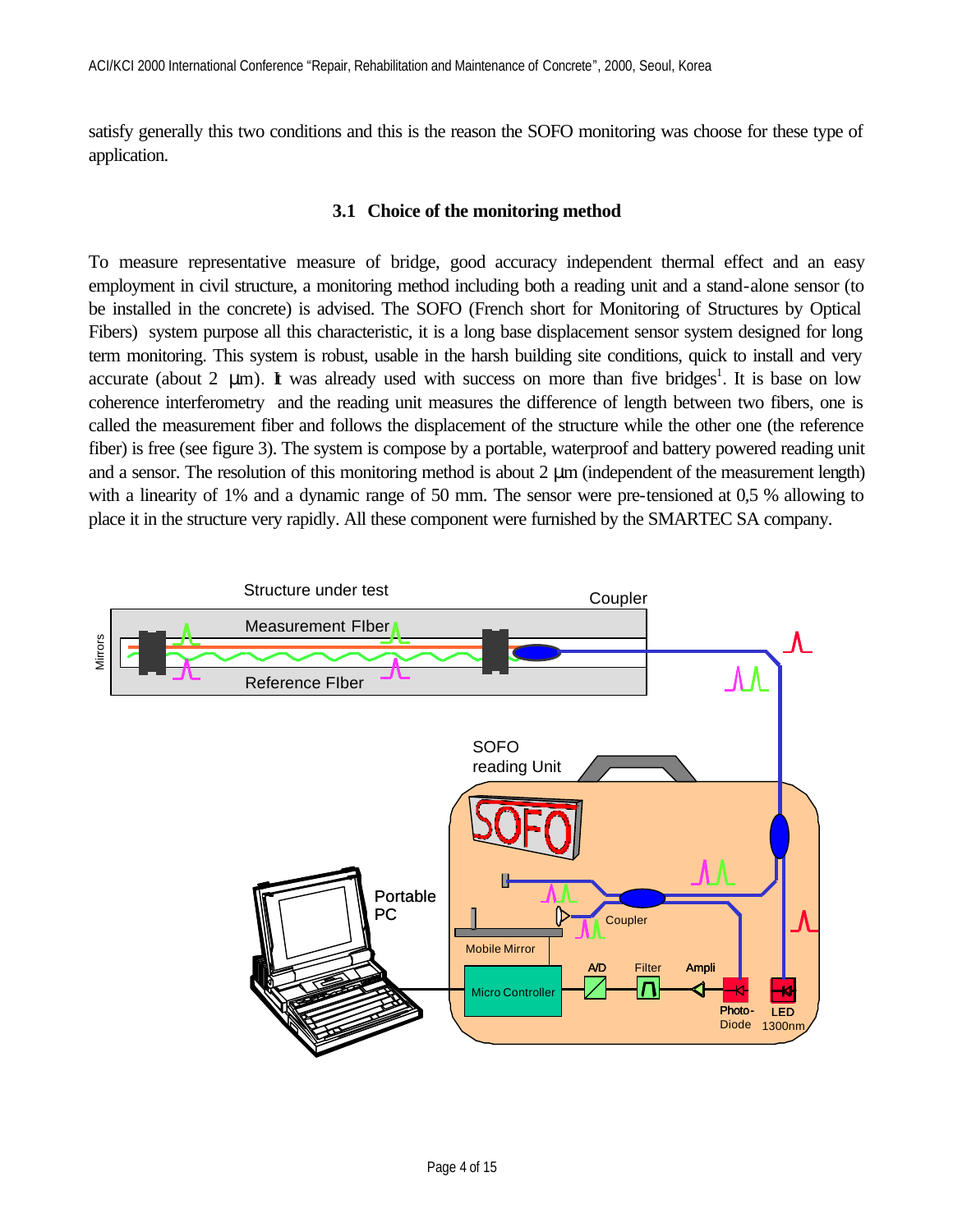*Figure 3: Optical setup of the SOFO system. The portable reading unit is waterproof and battery powered. The Sensor is made up of a reference fiber which is free and a measurement fiber which is attached to the structure.*

#### **3.2 From local measure to global behaviour**

Bridge automatic measurement require intern sensor measuring local effect in the bridge. Global behaviour (spatial displacement for example) obtained from these measures needs appropriate mathematic algorithm [2]. This one uses the determination of mean curvature obtained placing sensor parallel to the neutral axis [3]. Considering the plane section conservation law of Bernoulli, the vertical displacements of an uniformly loaded beam on *n* spans is expressed as a sequence of *n* fourth degrees polynomial with a  $C<sub>1</sub>$  continuity at their border. Each polynomial  $P_i^4(x)$  domain includes a section of beam which has a constant inertia, a constant uniform load and end forces and moments. The second derivative of the vertical displacement gives *n* second degree polynomials. To determine the exact displacement functions, it is therefore necessary to retrieve the curvature functions  $P_i^2(x)$  on the beam sections and to integrate them twice guaranteeing the C<sub>1</sub>continuity on

the boundaries.

In the case of combined bending and axial load and temperature variations, it can be shown that a pair of relative displacement gauges, placed at different distances parallel to the neutral axis are required to measure the mean curvature of a beam element.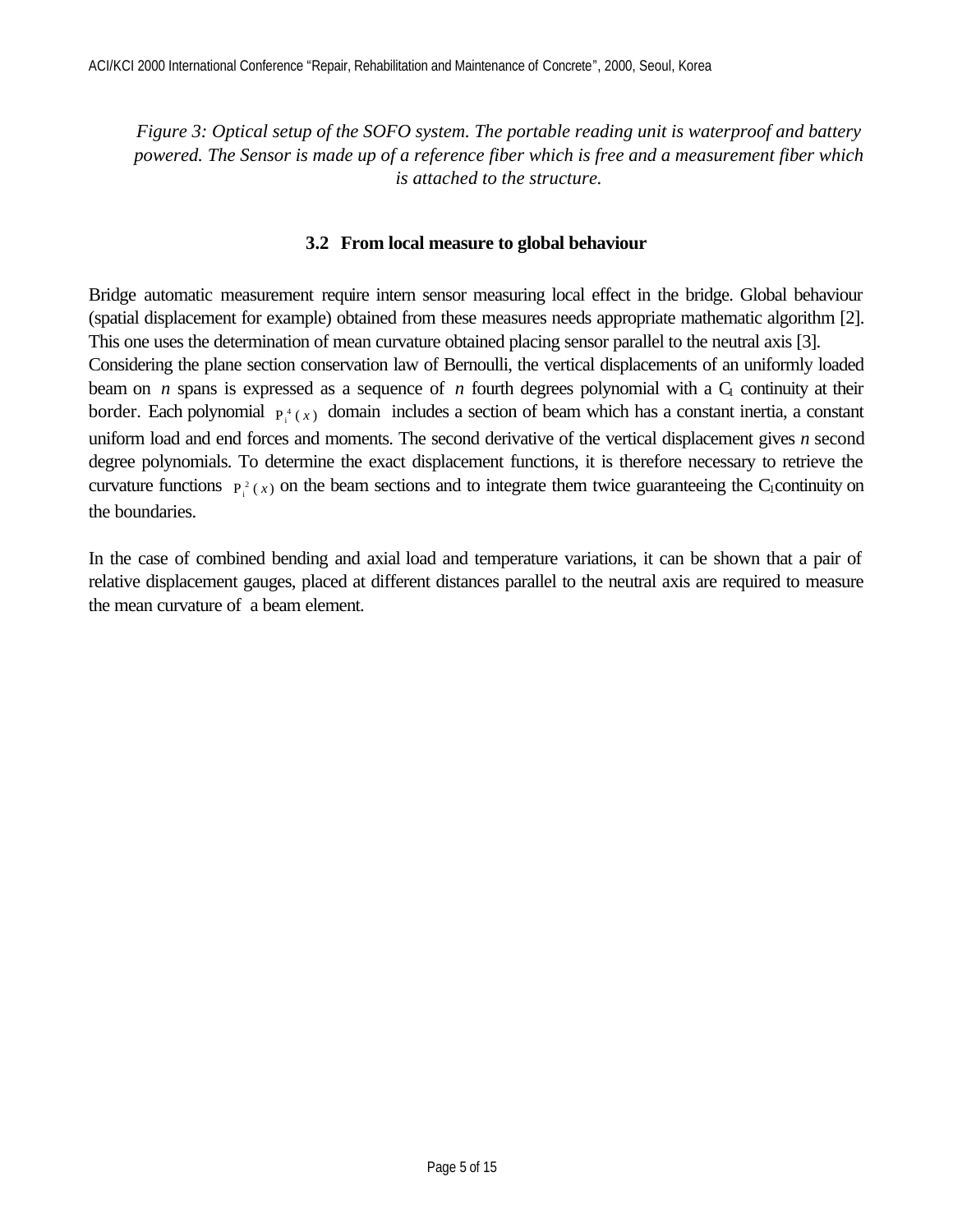

*Figure 4: General description of the algorithm. Vertical shape is retrieved by a double integration of the measured curvature function.*

# **4. APPLICATION ON THE VERSOIX BRIDGE: DESIGN AND WIDENING**

The North and South Versoix bridge are two parallel twin bridges (see figure 1). Each one supported two lanes of the Swiss national highway A9 between Geneva and Lausanne. The bridges are classical bridges consisting in two parallel pre-stressed concrete beams supporting a 30 cm concrete deck and two overhangs. In order to support a third traffic lane and a new emergence lane, the exterior beams were widened and the overhangs extended (see figure 5). The construction progressed in two phases: the interior and the exterior overhang extension. The first one began by the demolition of the existing overhang followed by the reconstruction of a larger one. The second phase consisted to demolish the old overhang, to widen the exterior web and to rebuild a larger overhang supported by metallic beams. Both phases were built by 14 m stages. The differential shrinkage between the old and the new concrete influences the bridge security. In order to increase the knowledge on the bridge behaviour, the engineer choose to monitor the long term deformation of the north bridge.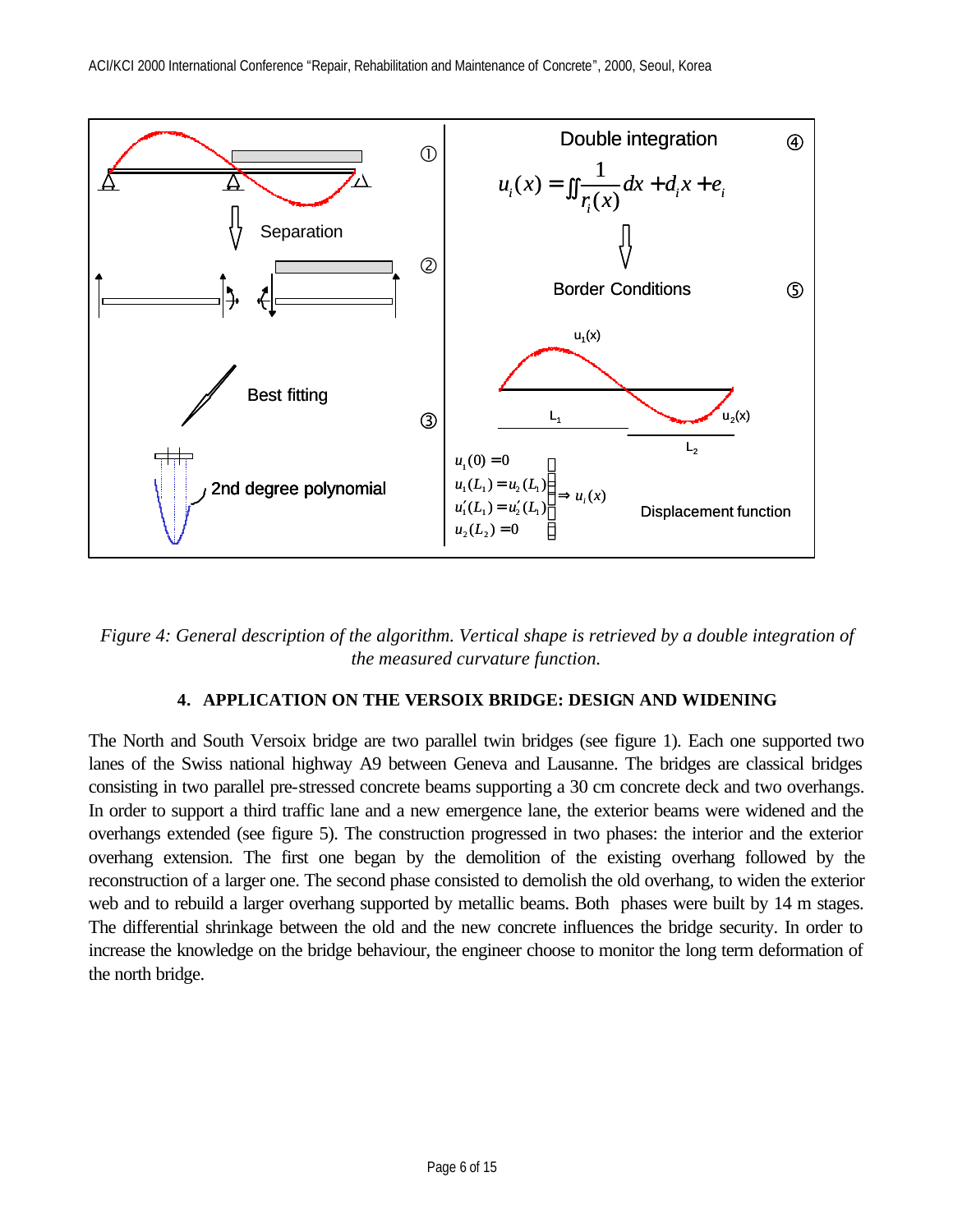

*Figure 5: The north and south Versoix bridge: widening principle* 

#### **5. THE MONITORING SETUP**

#### **5.1 Number and emplacement of the sensors**

To measure the spatial displacements of the bridge, we apply the algorithm [2,3] briefly exposed in paragraph 3.2. In order to obtain good precision and to follow the building stage of 14 m, 1 section fitted by optical fiber sensors has been placed each 7 m on 2 spans. A preliminary study by finite element showed that the deformations of the two spans could be approached by two  $5<sup>th</sup>$  degree polynomial functions. Five sensors (Sensor 1, Sensor 2, Sensor 3, Sensor 4, Sensor 6) have been placed inside the new concrete and to give a good representation of the curvature section. One additional sensor (Sensor 8) has been installed on the surface of the old concrete (see figure 6). To obtain a good representation of the mean curvature, sensors with four meter active length have been chosen. Two additional sensors were been installed (Sensor 3 and Sensor 5) to give information about the differential shrinkage between the old and the new concrete. Curvature measurement will be retrieved by 8 sensors for each section and the spatial displacement will be calculated by 5 and 7 sections on the first and the second span (see figure 7).



*Figure 6: Sensor situation.*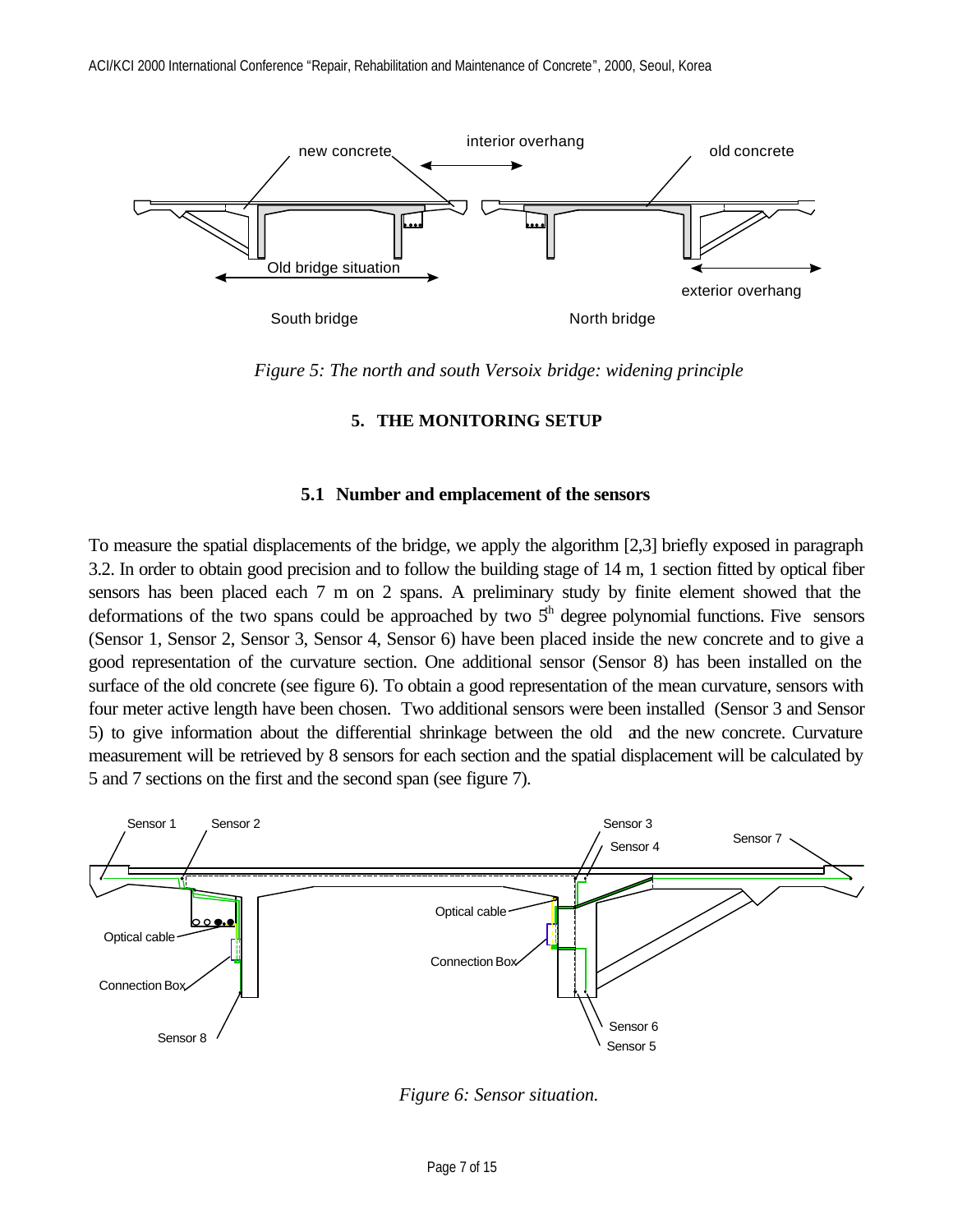

*Figure 7: Top view of the Sections situation.* 

## **5.2 Sensor network**

To facilitate the future implantation of automatic and remote surveillance, the sensor network has to be measured in one single and easily accessible location: the abutment. To rapidly install the sensors in the structure, their size has been optimized and each one reaches a connection box linked by an optical cable to the central box. The network is composed by 104 fibers optics deformations sensors of 4 m active length and 2-10 m passive length, 14 optical cables 10-100 m length, 14 connections boxes (see figure 7) and one central box. The central box will allow to place the reading unit, optical switches, portable PC and mobile phone to measure the bridge through the Internet.

#### **6. RESULTS**

# **6.1 Determination of the spatial displacement during the construction**

During all the construction, especially from the  $8<sup>th</sup>$  april 1997 to 21 may 1997, the 104 sensors was regularly measured in order to obtain information concerning shrinkage of the different concrete and global displacement evolution. The brut presentation of all the sensors (See Figure 8) bring only an information of a normal shrinkage behaviour and thermal effect on the bridge.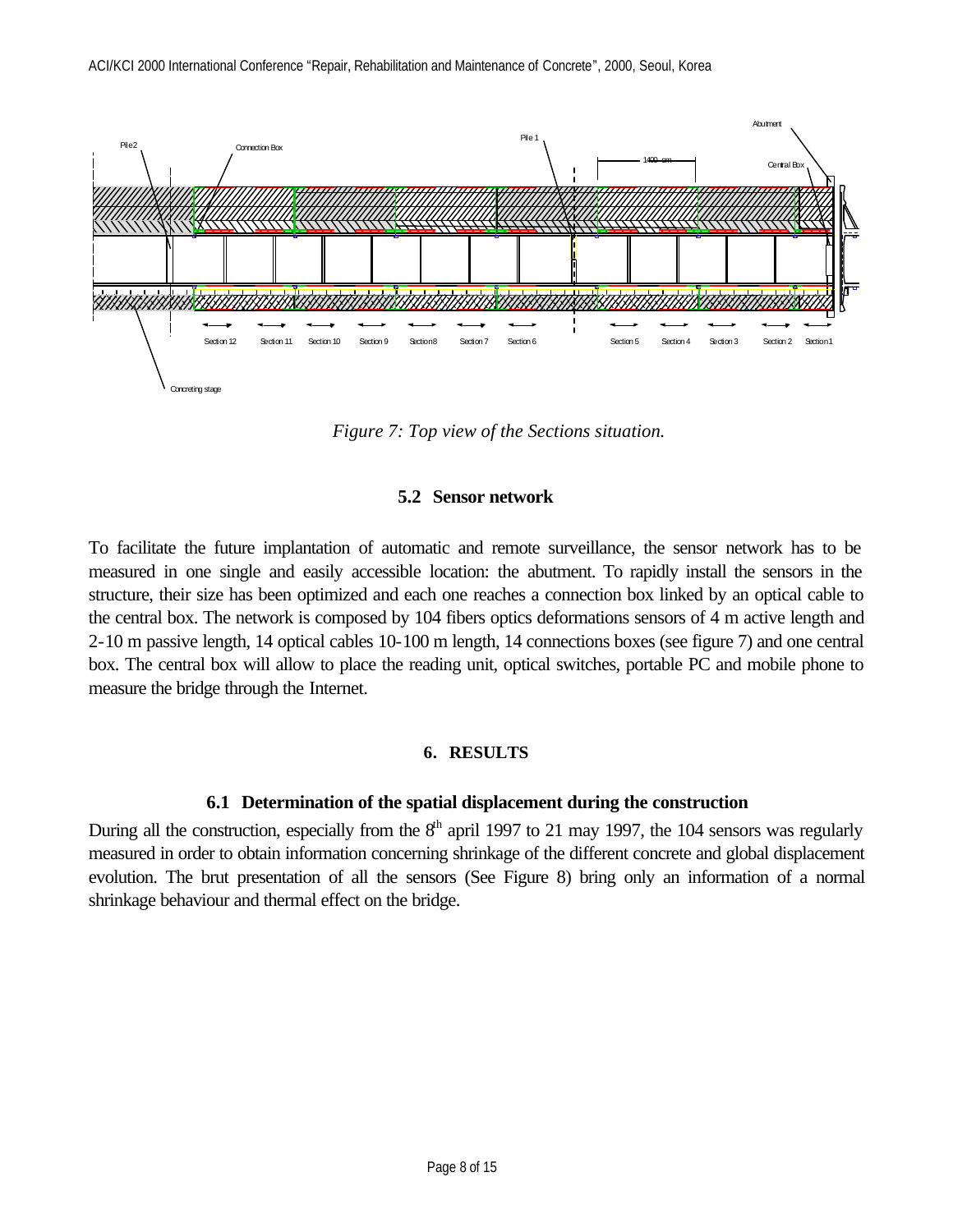

*Figure 8 : Brut Measures of all the sensors concerning 9 month of measurement*

Spatial global displacement of these two spans was calculated for the period of time between the 8<sup>th</sup> april 1997 and the 21 May 1997. The 8<sup>th</sup> of may correspond to the instant where all the fiber optic sensor was installed whether before the concreting of the third span. Result showing the vertical displacement is on the Figure 9.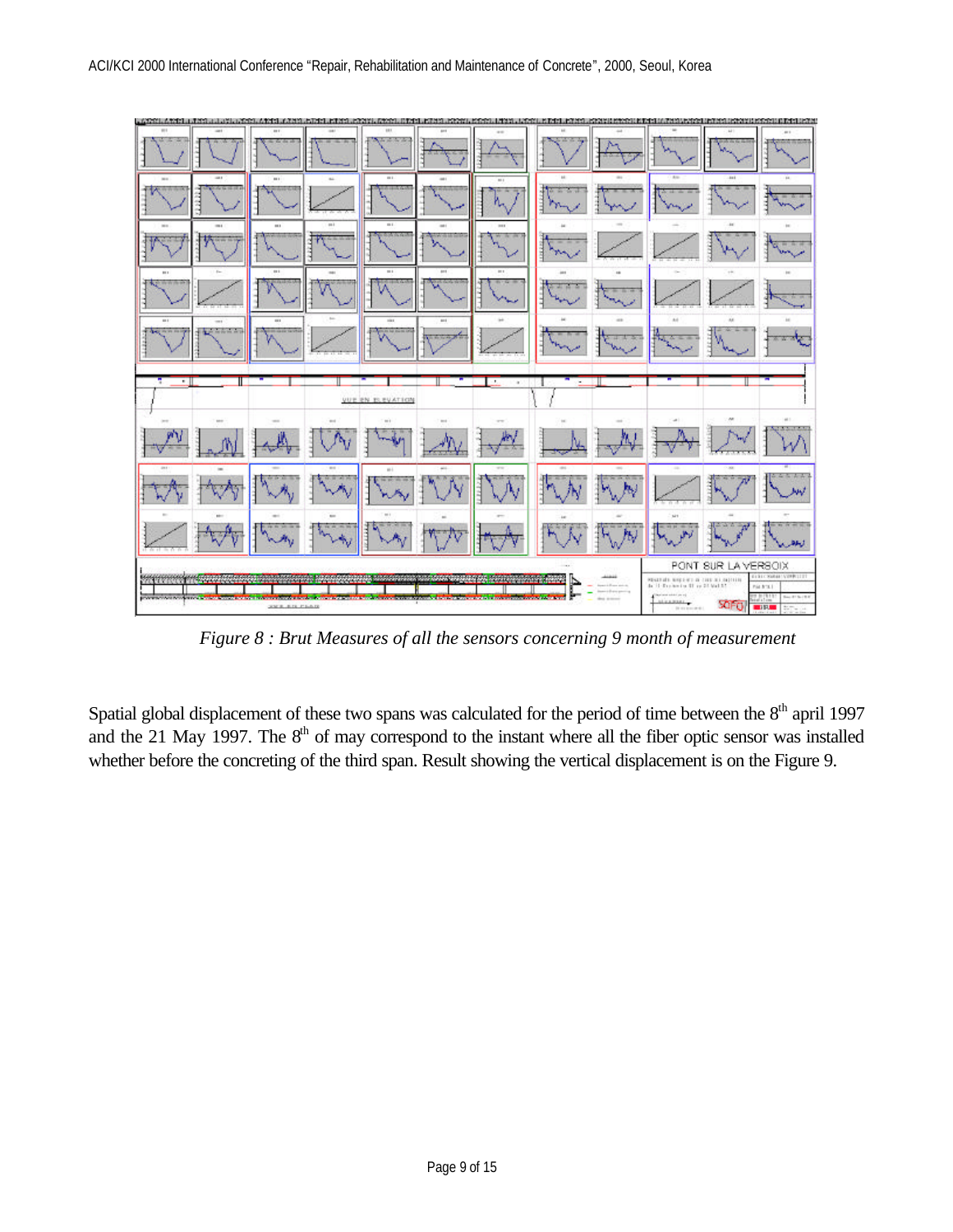

*Figure 9 : Evolution of the vertical displacement of the two spans*

Results seems not very accurate but coherent. Un rising of 4 mm on the second span is calculated. This effect is normal because at this instant, the third span was just concreted and by its weight rise the second span. Complexity of the load cases (the bridge is in construction, it is cut, loaded, a lot of punctual load are mobile, a thermal load case (bridge is heated during the cure of concrete) is applied on the bridge and fitting of ptop) can explain this accuracy.



*Figure 10 : Horizontal displacement evolution. The free point is at pile 1*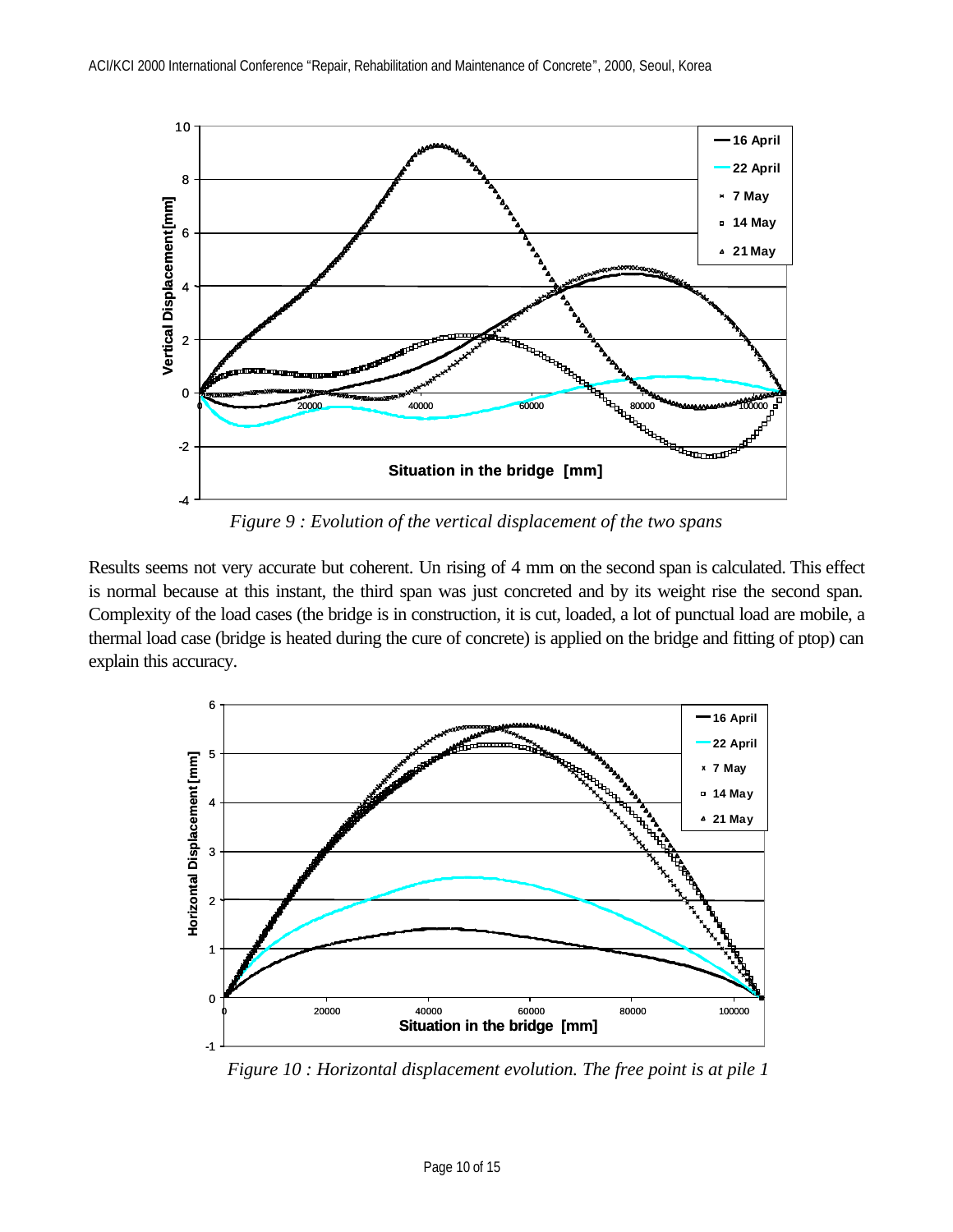

*Figure 11 : Horizontal displacement evolution. The free point is at pile2*

The two representations (see figure 10 and 11) show the same horizontal displacement. The unique difference concern the limit condition. First is calculated with a null displacement at the abutment and pile 2 whereas the second consider a null displacement at the abutment and the pile 1. This two representations show that the algorithm determine always the displacement relatively at a relative axis composed by two limits conditions (for more ample discussion concerning limit condition of the algorithm, see [4]). The real absolute displacement are surely located between this two cases showing displacement of the pile 1 and 2. Displacements and their evolution are more harmonious that in the precedent case. The bridge is less perturbed in the horizontal plane. The take is a "banana" form to the opposite side of the new concrete because this one wants to contract itself, bended the beam. This global behaviour, retrieved from the locals measures, shows us also a stabilisation of the shrinkage effect in the bridge after one month, confirming the engineer hypothesis.

#### **6.2 Determination of the spatial displacement during the load test of the bridge**

The bridge fitted with fiber optic sensor was tested by the IBAP (Laboratory of Pre-stressed concrete at EPFL). This occasion was grasp to compare our algorithm with standard measure executed with mechanical gauges placed under the bridge.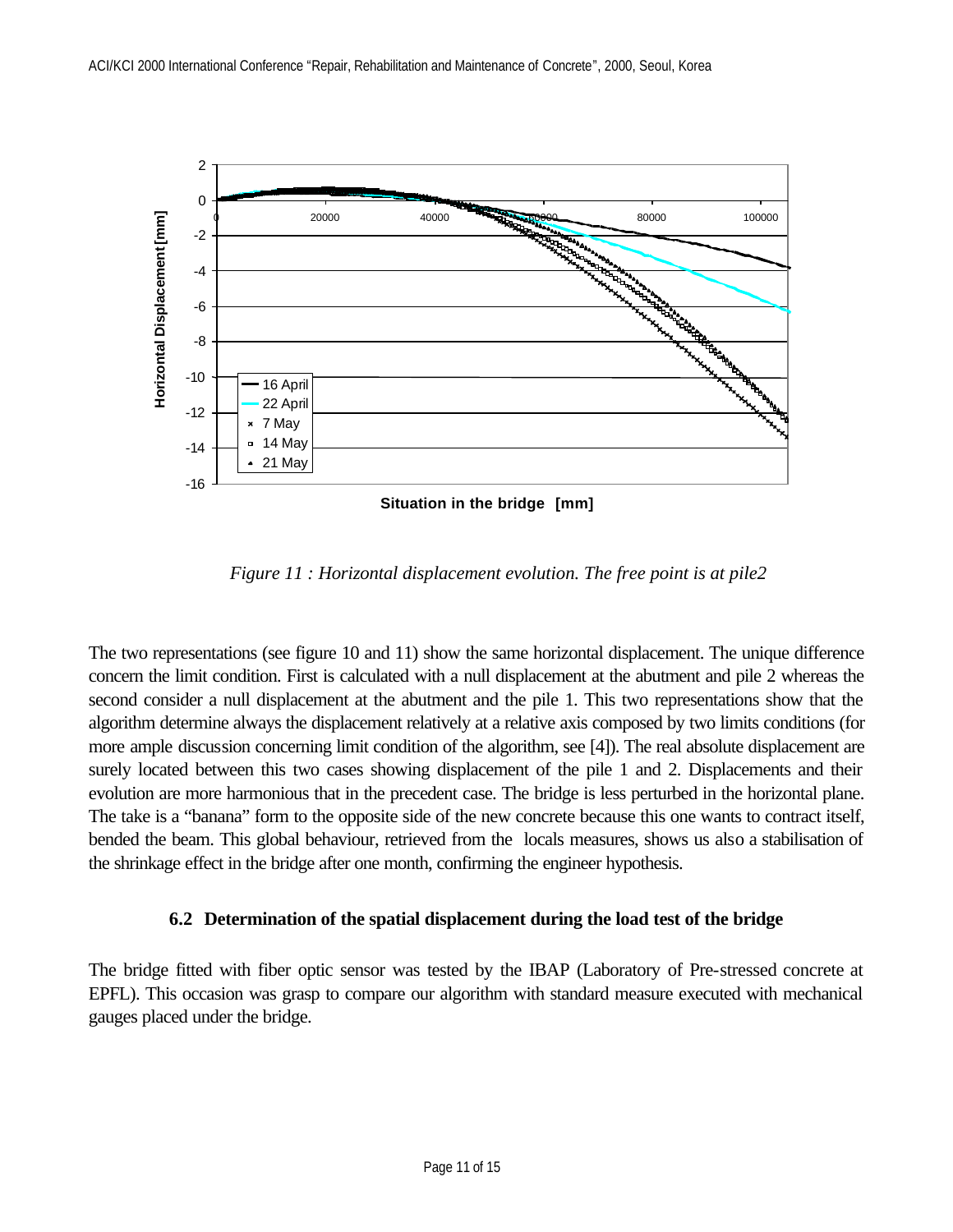

*Figure 12 : Load test A and B*

These load tests were performed on spans 2 and 3. 6 trucks with 3 axles loaded at 185 kN, which is 74% of the nominal load, were placed in the middle of the span 2 for the load case A and the middle of the span 3 for the load case B. The vertical displacement of the span 1 and 2 were determined with mechanic comparator measuring the absolute displacement from the soil with a precision of 1/10 millimetre. The limits conditions of the algorithm for the load cases are constituted by null displacement at the abutment and the pile 2. The vertical displacement concerning the load test A is represented at figure 14. The incertitude was calculated with:

- a standard deviation for the sensor measurement of  $2 \mu m$
- a variance calculated concerning the plane section conservation for the curvature calculation and the polynomial for the curvature function on the beam.

The algorithm gives an excellent concordance with the mechanic comparator placed under the bridge. A null displacement at pile 1 is retrieved. The incertitude concerning the error propagation through the calculation explains the difference between the two systems.

The other load case measured during these tests is showed at the Figure 15. The vertical displacement is retrieved with a good precision. The incertitude of the algorithm is more little than the precedent case (incertitude max of 0,023 mm vs. 0,61 mm). This decreasing is due to the more little value of the vertical displacement for the load case B than in the case A (2,29 mm vs. 7,56 mm). This lower level of load respect better the hypotheses of degree of polynomial function of curvature and the Bernoulli law are confirmed (the torsion effect are really limited with lower load).

# **7. CONCLUSION**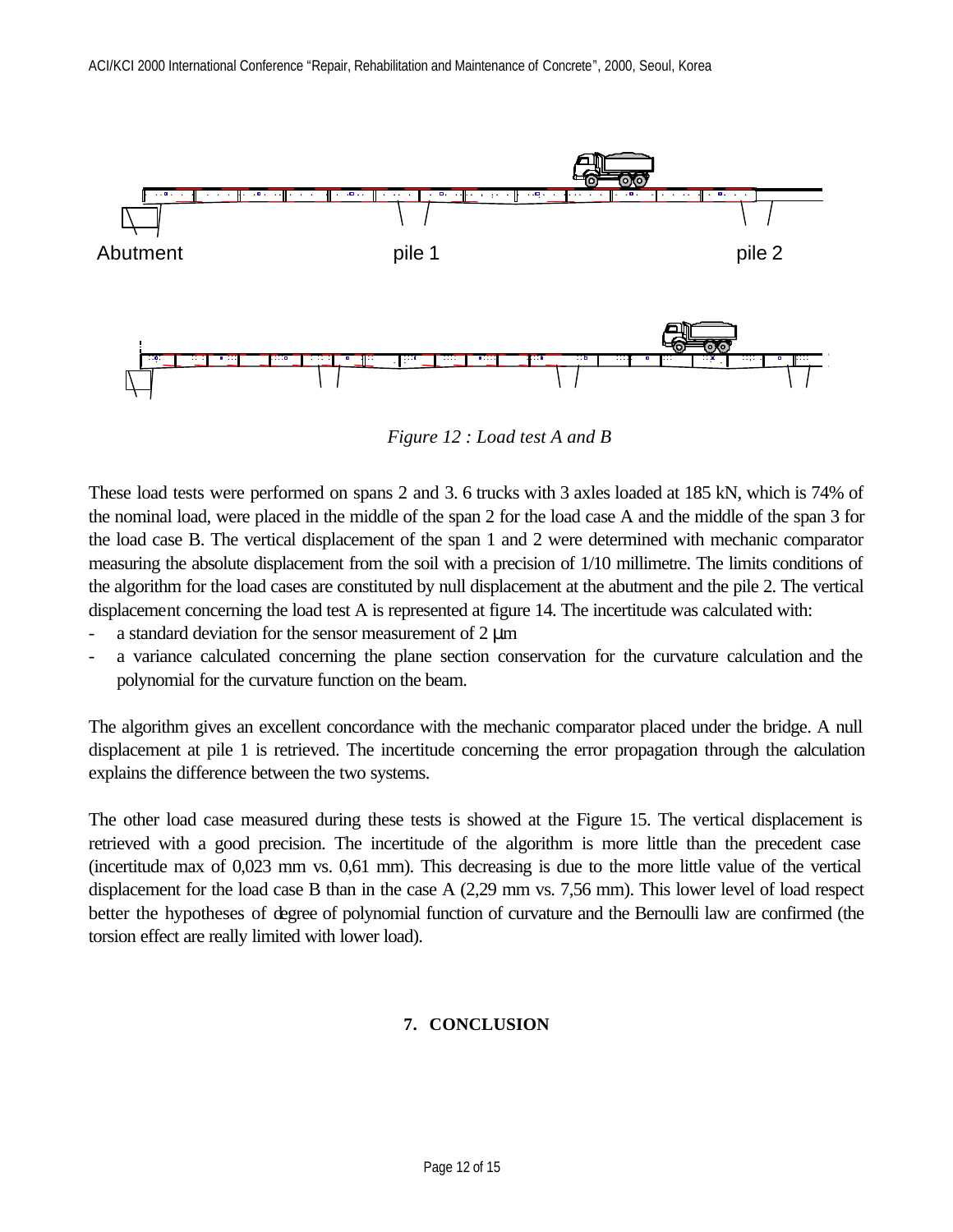Comparison between calculated displacement compare to those measured by mechanic comparator where the base hypotheses are not respected (especially the load), permit with these load test to give a judgement on the value of the algorithm. Even when the hypotheses are not respected (load cases, variable inertia, 2 concrete of different age and characteristic, rebar and pretensionning in all the direction…), the principle of the double integration brings satisfaction and a good idea concerning the tendency of the displacement. Moreover, curvature measurement allows not only the determination of the overall displacement profile, but also the source and importance of detected problem. Fiber optic sensors based on low-coherence interferometry proved ideal to implement this concept in the case of concrete structures. The presented application shows the power of the method, the great amount of information and the precision that can be obtained.



*Figure 13 : Static modelisation of the 2 spans analysed on the load case A* 

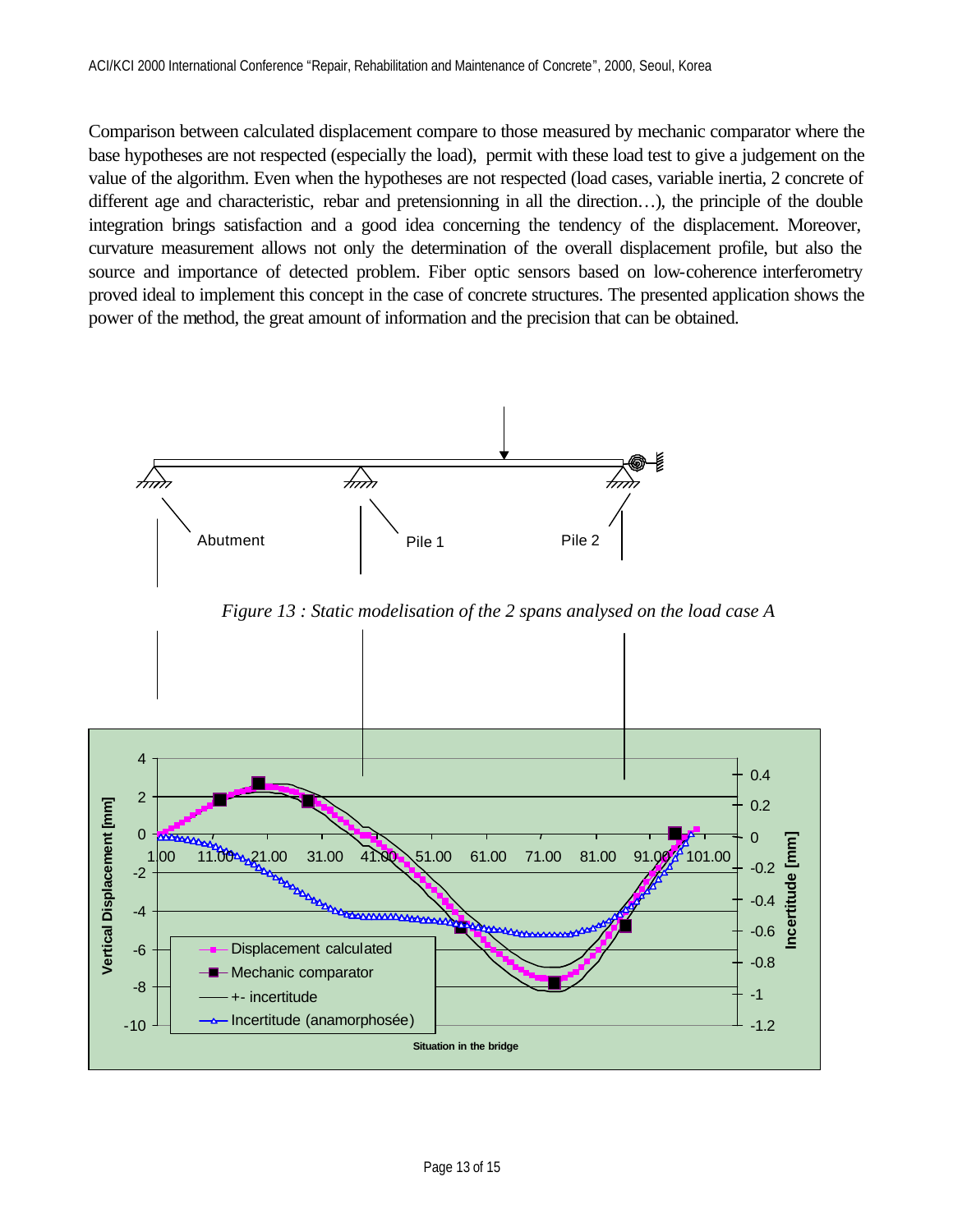*Figure 14 : Comparison of the vertical displacement calculated and the incertitude for the load case A.*



*Figure15 : Comparison between the algorithm and the mechanical comparator for the load case B*

#### **8. ACKNOWLEDGEMENTS**

The authors are indebted to Prof. L. Pflug, B. Glisic, R. Delez, Dr J.-F. Klein, Dr. O. Burdet and the whole IMAC team for their help and useful discussion. This application was realized thanks to the financial support of the Geneva state (Switzerland). The SOFO research program is conducted under the financial aid of the Swiss CTI (Commission pour la Technologie et l'Innovation) and of the Board of the Swiss Federal Institutes of Technology.

#### **9. REFERENCES**

For further information on the SOFO project look at the following WWW home page: **http://imacwww.epfl.ch and http://www.smartec.ch**

[1] "Bridge Monitoring by Interferometric Deformation Sensors", D. Inaudi, S. Vurpillot, N. Casanova, Laser Optoelectronics and Microphotonics: Fiber Optics Sensors, SPIE, Beijing November 1996

[2] "Analyse automatisée des systèmes de mesure de deformation pour l'auscultation des structures", S. Vurpillot, Thèse N°1982, Ecole Polytechnique Fédérale de Lausanne. 1999